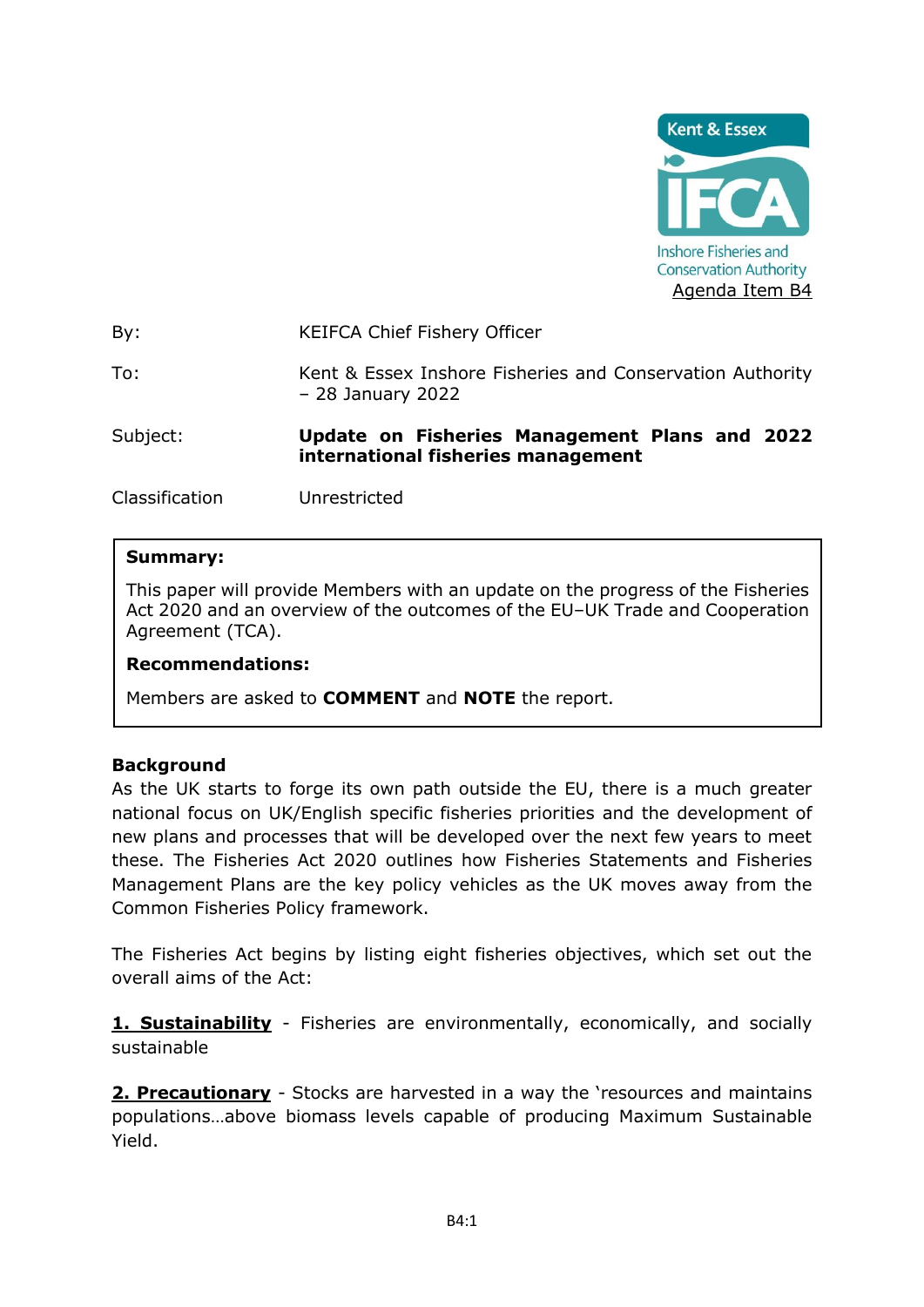**3. Ecosystem** - An ecosystem-based approach to management is used and bycatch of sensitive species is minimised and where possible eliminated.

**4. Scientific Evidence** - Data is collected and shared between authorities, and the best scientific advice is used to develop management measures.

**5. Bycatch** - Bycatch if undersized fish is minimised and avoided, catches are recorded and accounted for, and bycatch fi commercial species is still landed but disincentivised.

**6. Equal Access** - British fishing boats have access to fish in all UK waters

**7. National Benefit** - The fishing activities of UK boats bring economic and social benefits to UK communities.

**8. Climate change** - The impacts of fisheries on climate change (e.g. through emissions) is reduced and fisheries are able to adapt to the effects of climate change (e.g. shifting stocks).

The Act itself does not set out the specifics of how these objectives will be achieved. Rather, it creates a legal requirement for the UK's four national fisheries policy authorities (Marine Management Organisation (MMO), Scottish Ministers, Welsh Ministers, and the Northern Ireland department) to produce a Joint Fisheries Statement (JFS) that will lay out how these objectives will be met. The Act requires these authorities to produce the JFS within two years of the Fisheries Act being passed and it is likely the JFS will be consulted on within the next few weeks.

# **The Joint Fisheries Statement (JFS)**

There are several reasons why the Act delegates the task of fulfilling the eight objectives rather than putting legislation in place itself. Firstly, the majority of fisheries policy is devolved, and so the authority and responsibility for legislation lies with separate authorities in England, Scotland, Wales and Northern Ireland, rather than with the central UK government. Secondly, the framework nature of the legislation means that fisheries policy can be flexible, and responsive to changing circumstances. The Joint Fisheries Statement (JFS) aims to encompass region-specific legislation that can be adapted when it needs to be.

On the 18 January the government published the draft JFS, setting out the future direction of UK fisheries management. In the consultation the government are seeking views on the policies in the JFS and the proposals for the related Fisheries Management Plans. The consultation will run for 12 weeks and will close on 12 April 2022 (Appendix 1).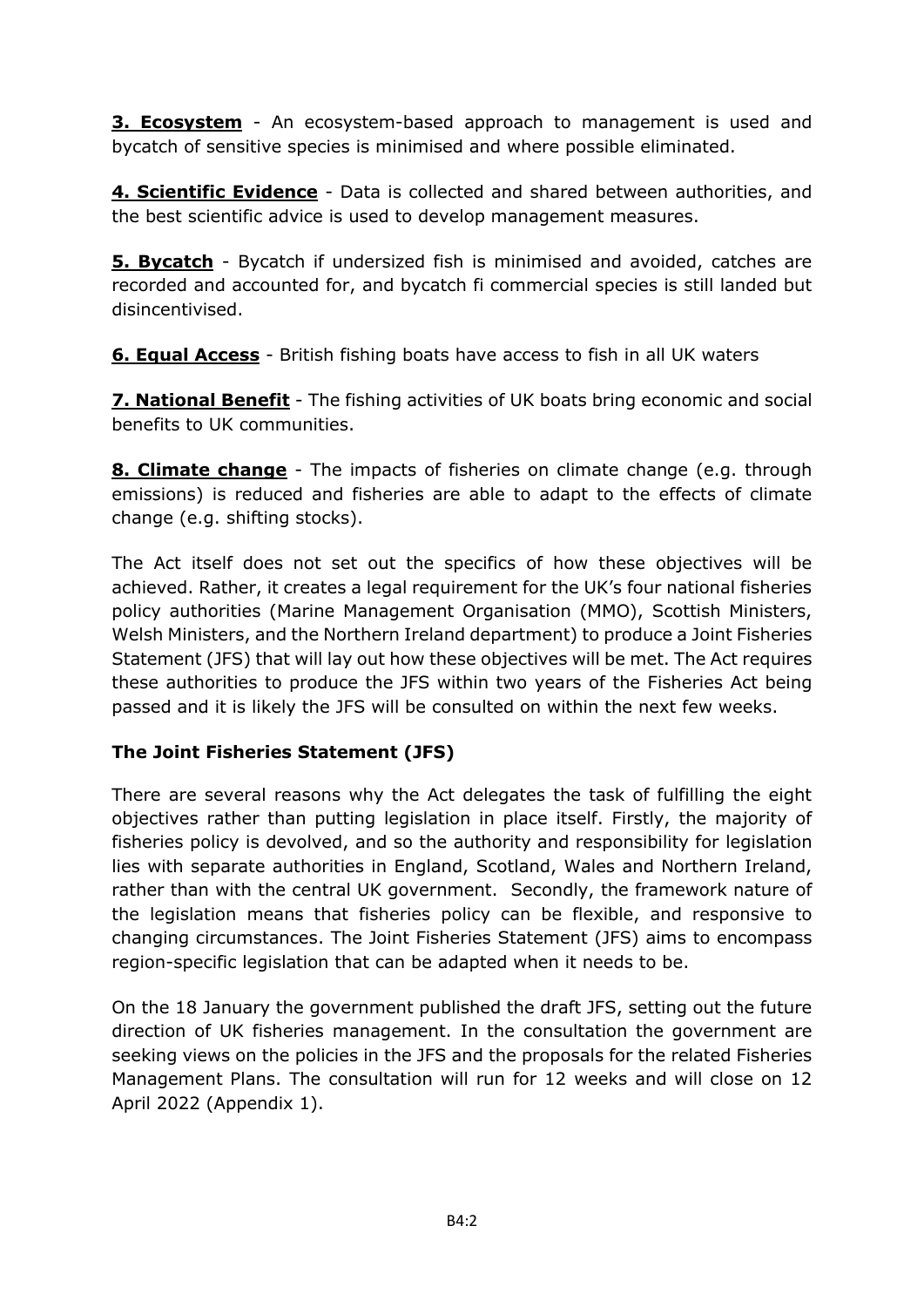## **Developing Fisheries Management Plans**

Building on the broad outline of the different Fisheries Management Plans outlined in the JFS, the next and considerable challenge is to develop Fisheries Management Plans that meet the Fisheries Act objectives. Defra has also looked to engage both the industry and other stakeholders in species specific fisheries management groups and has created Regional Fisheries Meetings to try and engage the industry directly through quarterly web-based meetings.

Throughout the year KEIFCA has worked with DEFRA and through the AIFCA to make sure the needs of local fishermen from Kent and Essex are taken into consideration throughout the policy development process and into the subsequent implementation. Working at a national level, a project was created to work with New Economics Foundation to pull together information and ideas that could inform the FMP process and outputs (Appendix 2).

The creation of meaningful FMPs over the next few years is likely to become an ever-increasing workstream for IFCAs as we look to better join regional expertise into a more focused English fisheries framework. Engagement and involvement at a local level is critical in making this new approach successful and creating longterm sustainable fisheries with management measures that fishermen can 'buyinto' and work with.

# **Annual international fisheries negotiations**

Talks between the UK and the EU on 2022 fishing opportunities where finalised just before Christmas, and broadly followed the same pattern as the 2021 agreement, that was finally signed off in June 2021. Some key issues like the tonnage limits for EU vessels fishing shellfish in UK waters and vice versa, agreed under the TCA have not been addressed in this round of negotiations. However there has been an agreement on the priorities of the EU-UK Specialised Committee on Fisheries established under the TCA and the focus of the work of the committee for the first half of the year will be:

- o Developing a permanent mechanism for in-year quota exchanges
- o The development of multi-year strategies for non-quota species
- o Reviewing existing measures permitting quota flexibility
- o Interpretation of ICES advice on skates and rays
- o Reviewing data collection and sharing

### *Working with ICES on a range of issues including:*

- biological stock TAC management area alignment,
- **EXECUTE:** stocks without ICES advice,
- how better to manage mixed fisheries making use of ICES advice
- how to improves the ICES catch allocation tool for bass).